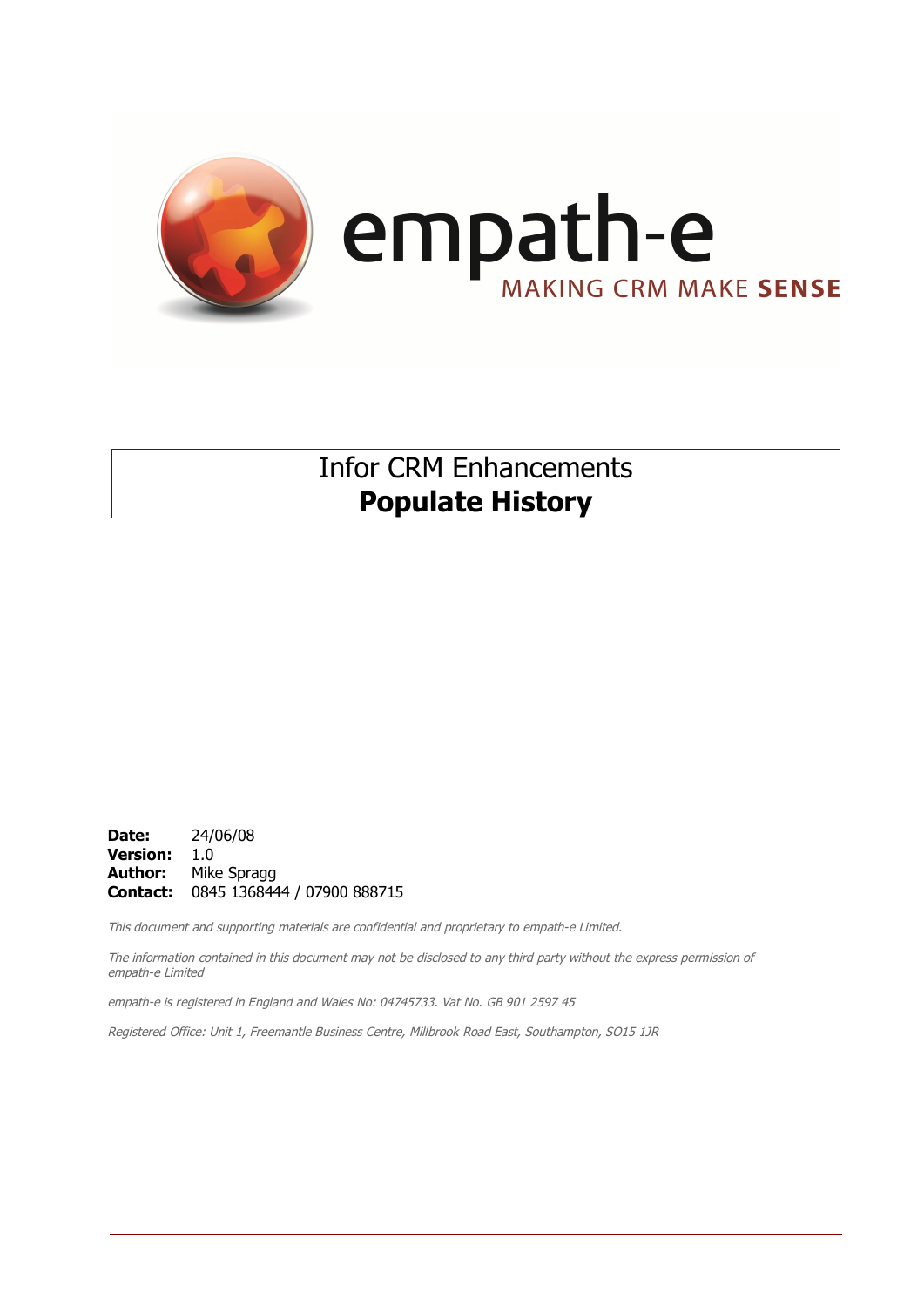# **CONTENTS**

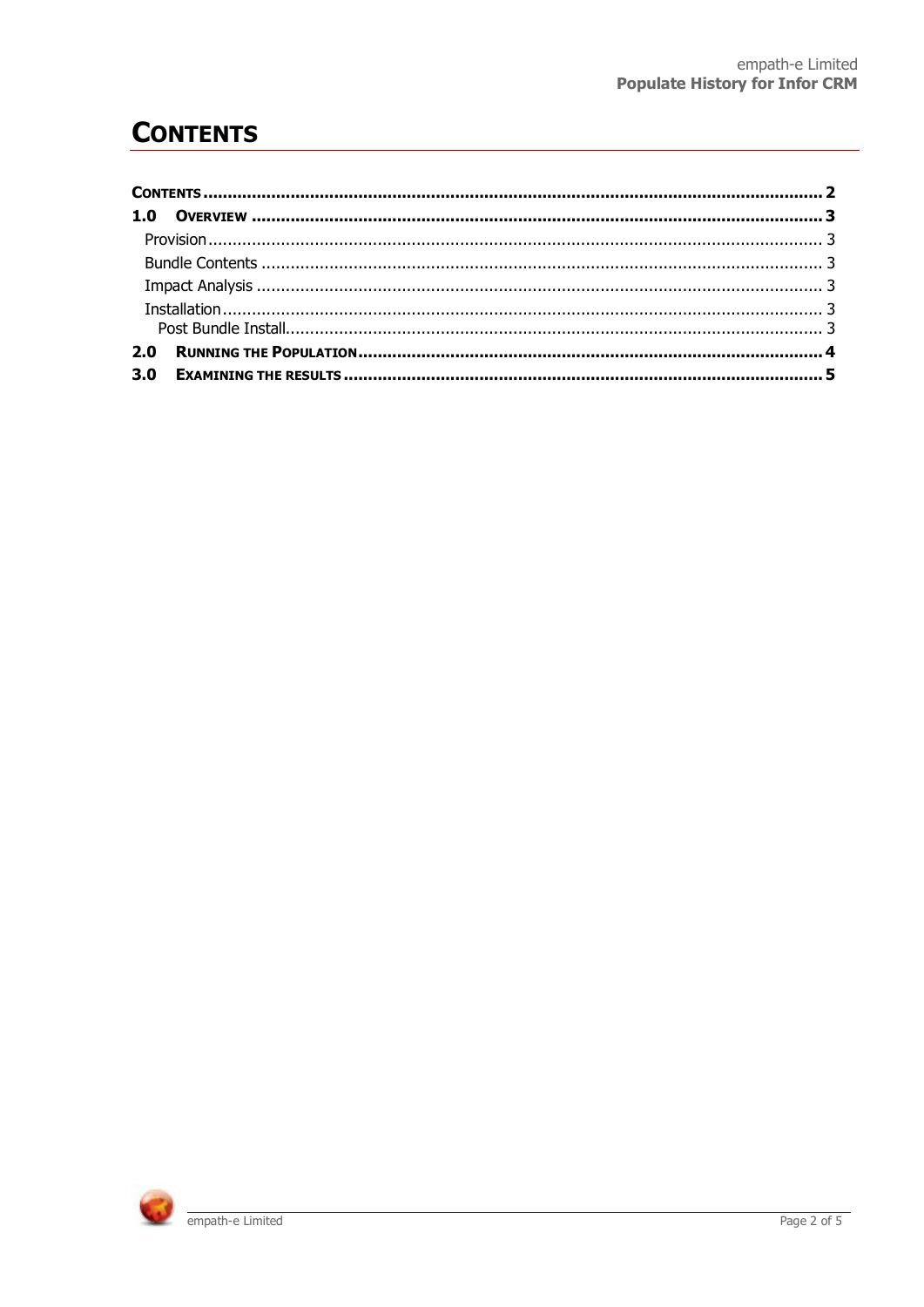# **1.0 OVERVIEW**

### **Provision**

• Insert into Notes-History a pre-determined note/letter/email/fax for every contact found within the specified group.

#### **Bundle Contents**

The following plugins are supplied or updated in this bundle.

| <b>Plugin Type</b> | Item                         |  |  |
|--------------------|------------------------------|--|--|
| Forms System:      | <b>EMAF Populate History</b> |  |  |
| Menus System:      | <b>EMMS PopulateHistory</b>  |  |  |

#### **Updated:**

(None)

## **Impact Analysis**

None of the additions will alter the system in any way and can be easily removed without issue.

## **Installation**

Simply install the bundle as normal – all plugins are unique and the bundle will update the scripts as necessary.

#### **Post Bundle Install**

Installing the bundle completes the installation.

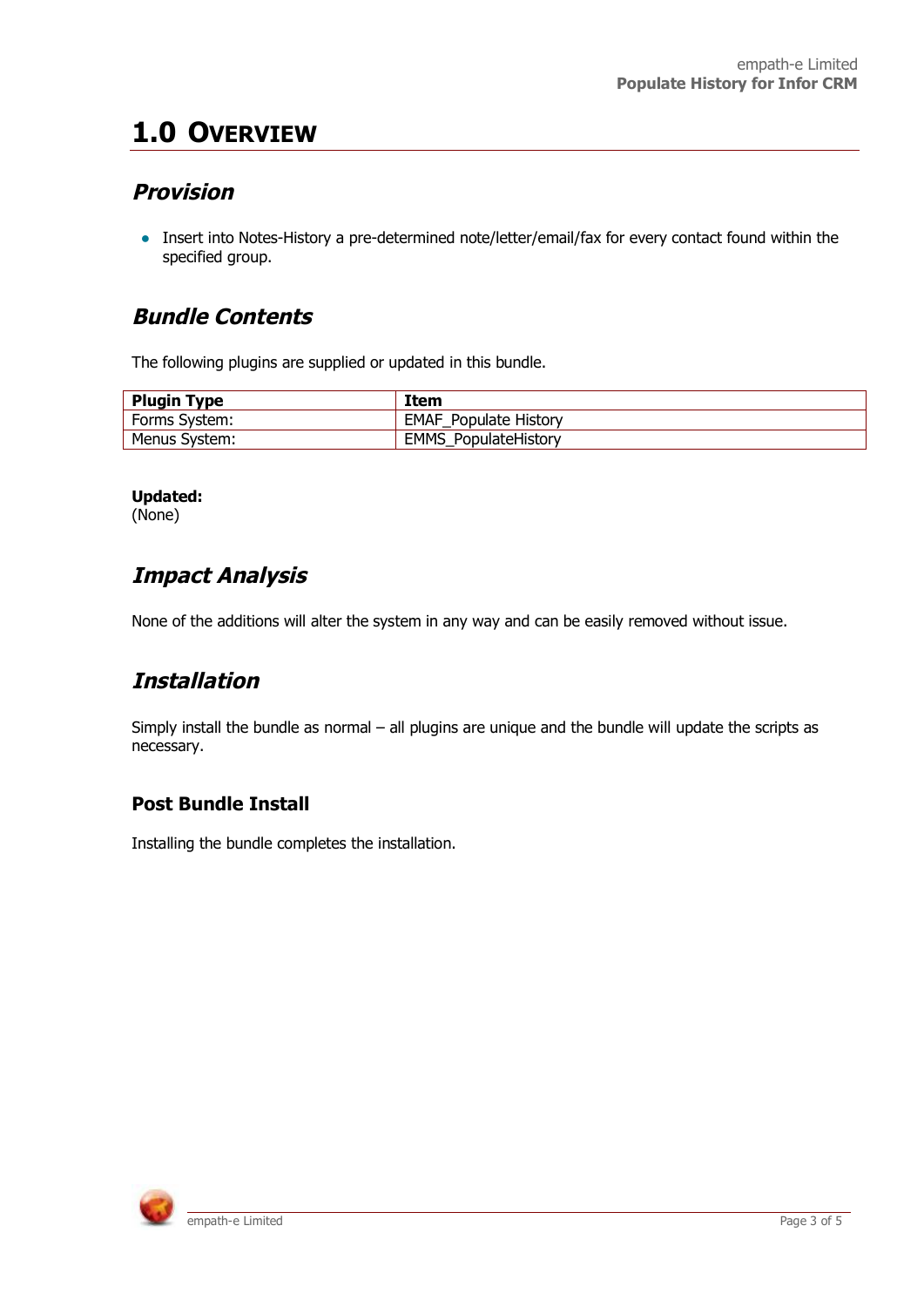# **2.0 RUNNING THE POPULATION**

Login as Admin and go to Tools | Manage | Populate History and the following is displayed:

| Contact group to use: |                                                                    | History Type: |   |  |
|-----------------------|--------------------------------------------------------------------|---------------|---|--|
| Duplicate Emails      | ×                                                                  | 262148 Note   | ₩ |  |
|                       |                                                                    |               |   |  |
| Regarding:            | Duplicates for Tidying                                             |               |   |  |
| Category:             | Qualification<br>ц.                                                |               |   |  |
|                       |                                                                    |               |   |  |
|                       |                                                                    |               |   |  |
|                       | Julie, please work through this list and qualify for me - thanks ! |               |   |  |
| Notes:                |                                                                    |               |   |  |
|                       |                                                                    |               |   |  |

From the drop-down, select the group you wish to use. The History Type determines what type of history to create.

Enter a Regarding / Category and some notes to be added to the records. Press **Start** to begin the process.

| Writing 2 of 2 |                            | Start > |
|----------------|----------------------------|---------|
|                | <b>SalesLogix</b>          |         |
|                | The process has completed. |         |
|                |                            |         |
|                | ΛK                         |         |